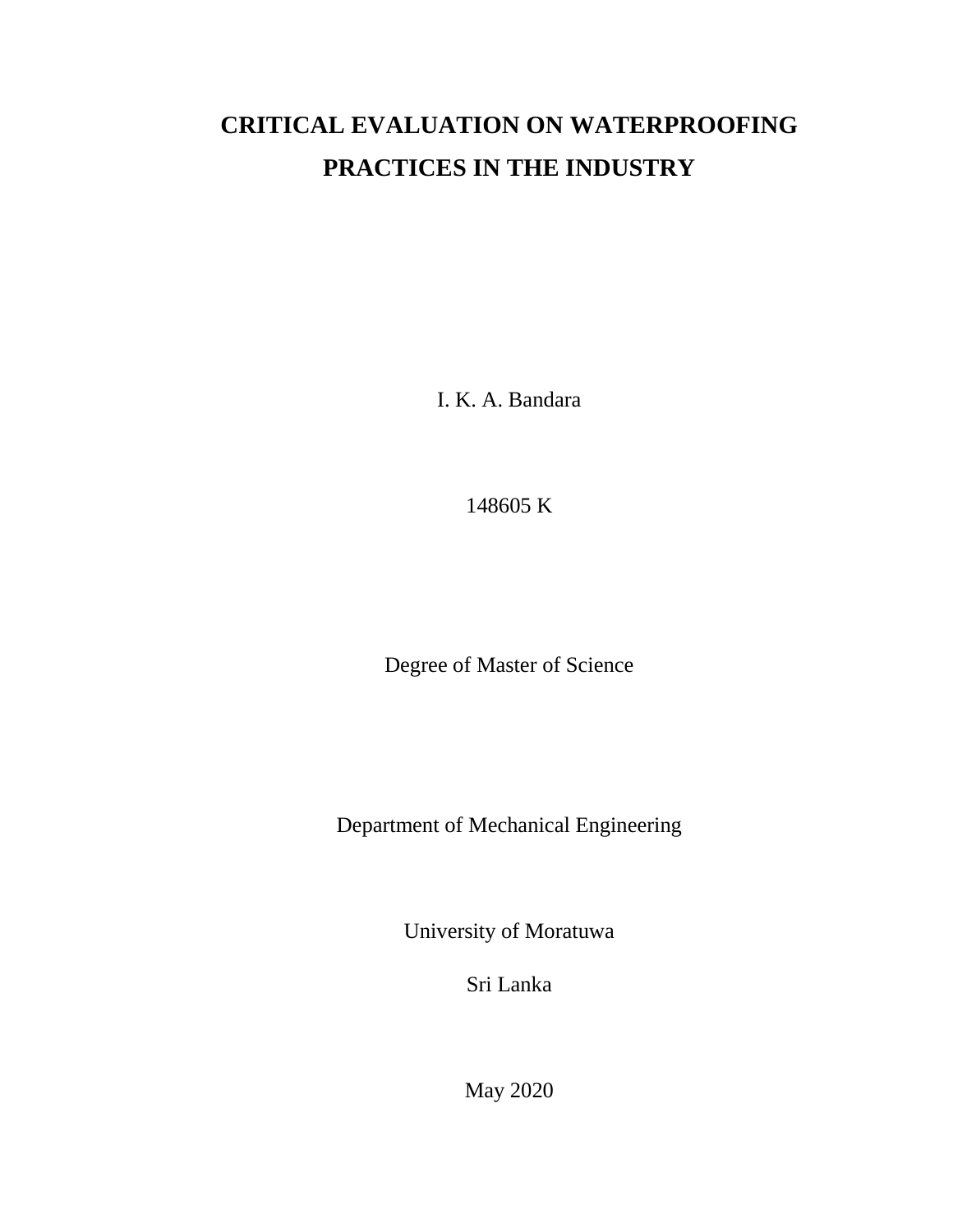## **CRITICAL EVALUATION ON WATERPROOFING PRACTICES IN THE INDUSTRY**

I. K. A. Bandara

148605 K

Thesis/Dissertation submitted in partial fulfillment of the requirements for the degree of Master of Science in Building Services Engineering

Department of Mechanical Engineering

University of Moratuwa

Moratuwa

Sri Lanka

May 2020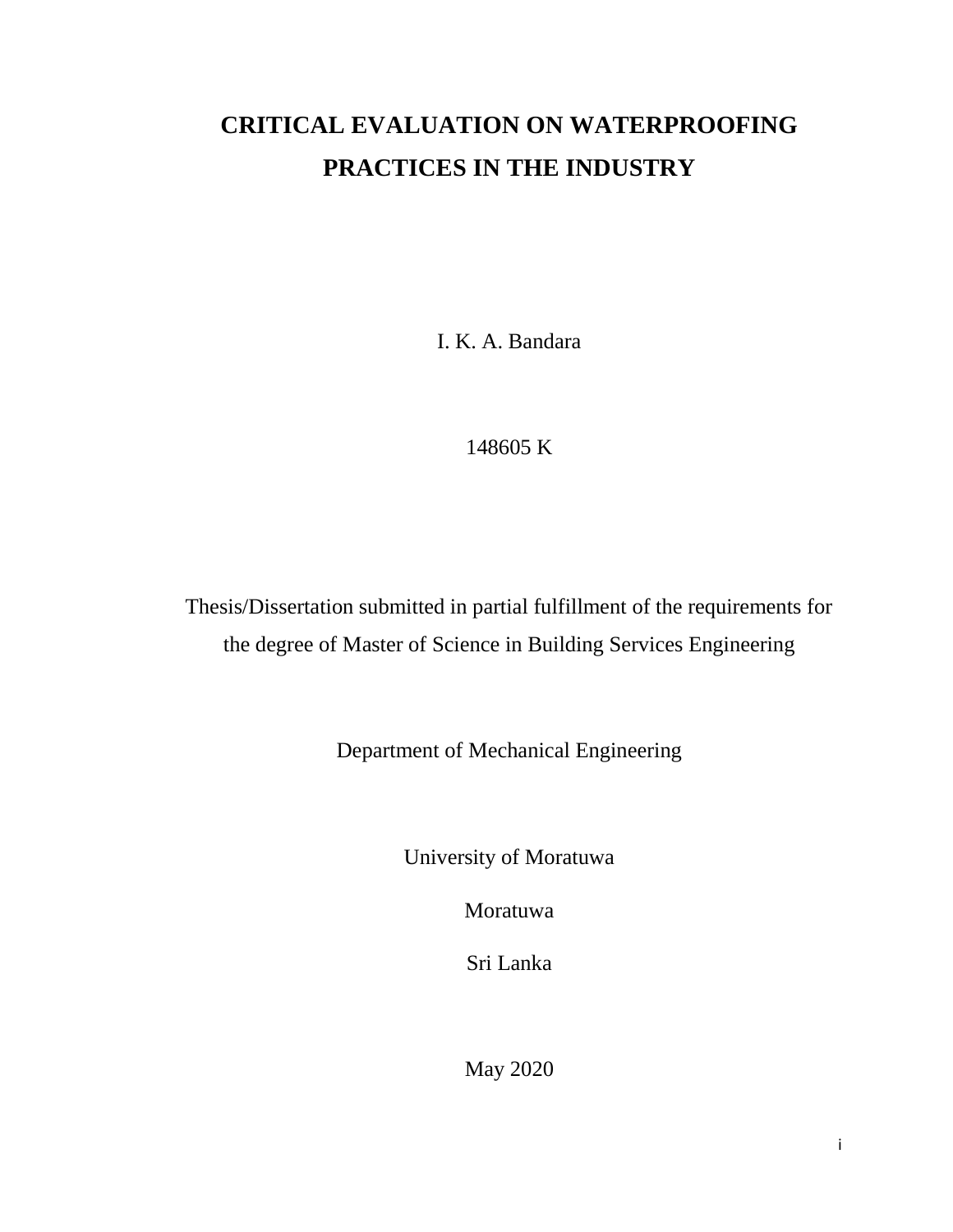#### <span id="page-2-0"></span>**Declaration**

"I declare that this is my own work and this thesis does not incorporate without acknowledgement any material previously submitted for a Degree or Diploma in any other University or institute of higher learning and to the best of our knowledge and belief it does not contain any material previously published or written by another person except where the acknowledgement is made in the text.

Also, I hereby grant to University of Moratuwa the non-exclusive right to reproduce and distribute my thesis, in whole or in part in print, electronic or other medium. I retain the right to use this content in whole or part in future works (such as articles or books)."

……………………………………………. ………………………………

I. K. A. Bandara Date

"The above candidate has carried out the research for the partial fulfillment of the requirement for the degree of MSc in Building Services Engineering under my supervision."

…………………………………………….. ………………………………

Dr. L. L. Ekanayake Date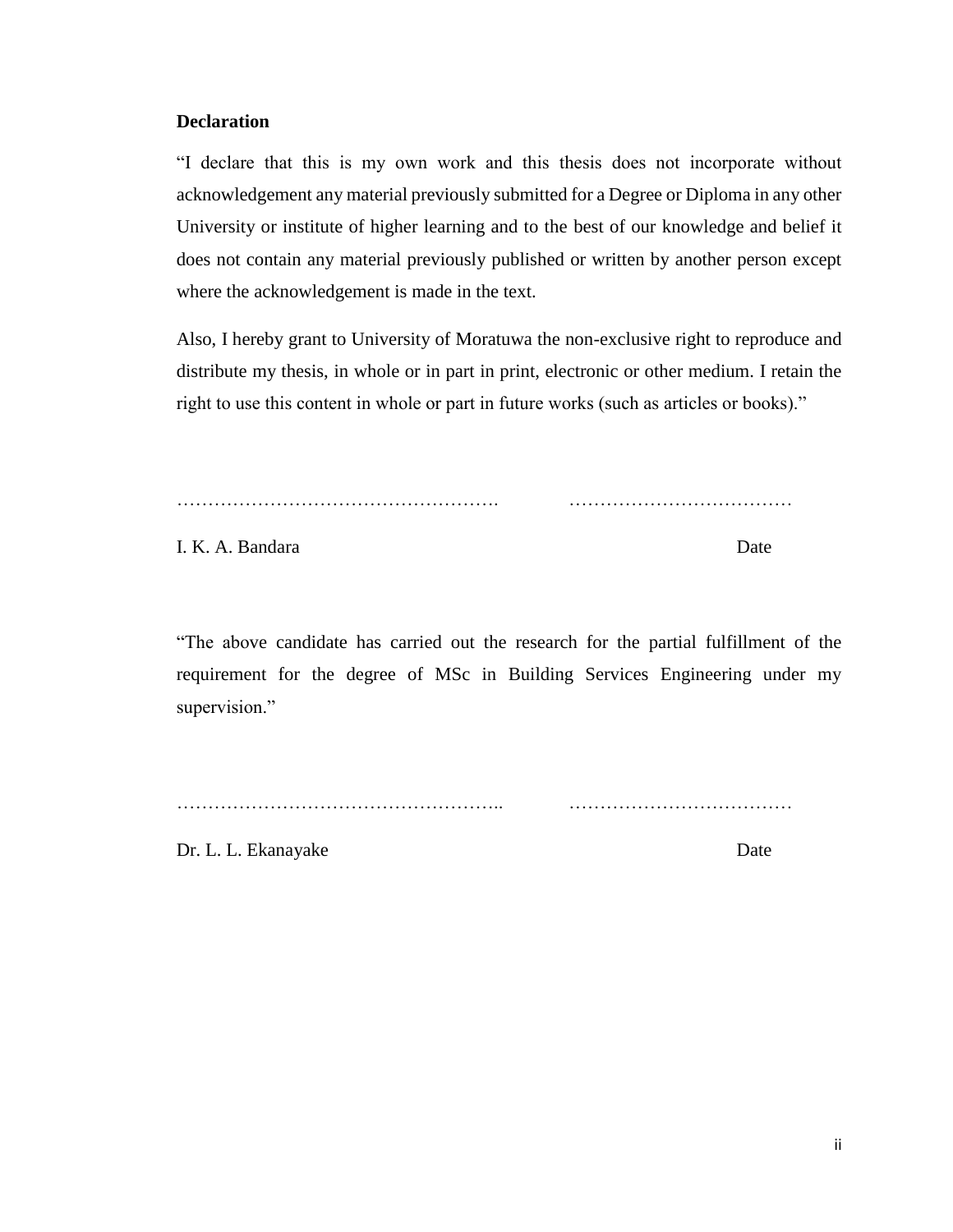#### <span id="page-3-0"></span>**Abstract**

Waterproofing is the process of rendering an object or surface resistant to water. Importance of waterproofing in construction cannot be overstated. It is essential for durability, hygiene and also for a pleasant appearance. Water tanks, reservoirs, ponds, planter boxes, sewerage plants, water treatment plants, swimming pools, basements, roofs, bathrooms, kitchens, floors, balconies, tunnels, silos, parking decks, bridge decks, ducts, parapet walls and foundations all require waterproofing to last longer and to secure its aesthetic appearance.

Also, there are several factors to be taken into consideration when selecting the most suitable waterproofing system for the required structure. The selected waterproofing system should be nontoxic, economical, permanent, easily applied, highly resistant to water, stable at a range of temperatures, compatible, resistant to bacterial & other growth and also provide a good texture.

There is a proper procedure to be followed before applying any waterproofing system on the surface. First of all, inspect the area and get accurate information about the site. Then measure the right area and calculate the correct material requirements. Next prepare the substrate effectively. Weak areas such as cracks, honeycombs and joints, etc. have to be repaired. Then seal around the pipes/protrusions. Lay a sloping screed (if required) and fillets at right angled edges. Now apply the waterproofing system strictly conforming to the manufacturer's specifications. Cure the waterproofing system as specified.

Various reasons may lead to failures in waterproofing. Some of them are application of an unsuitable waterproofing system, using incorrect application tools, incorrect mixing proportions, poor storage of waterproofing materials, poor substrate or surface preparation, bad maintenance practices, application under direct sunlight or during rain and failure to protect application from other sources.

(Keywords – waterproofing, consultants, applicators)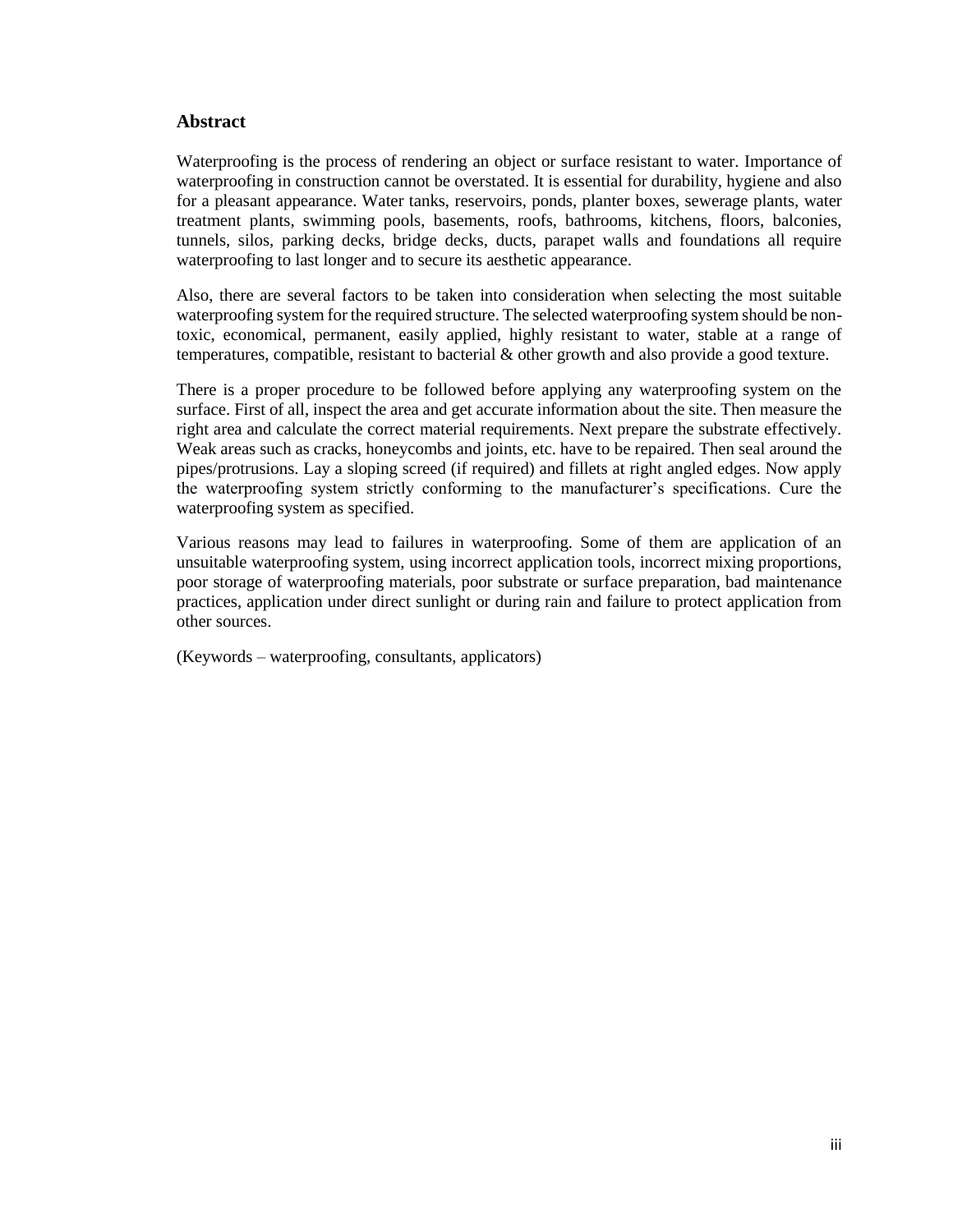#### <span id="page-4-0"></span>**Acknowledgement**

My research supervisor, Dr. L. L. Ekanayake of the Department of Civil Engineering and Dr. (Mrs.) M. M. I. D. Manthilake of Department of Mechanical Engineering at University of Moratuwa are to be thanked immensely for providing guidance and advice throughout this research project.

I would also like to thank Eng. A. D. Jeshuran of Walkers Piling (Pvt) Ltd, Eng. A. Padeniya of Central Engineering Consultancy Bureau, Eng. D. P. Witharana, Eng. G. S. S. Jayaweera, Eng. (Mrs.) K. S. Gamage, Eng. S. Ranathunga, Eng. W. P. S. Samankumara and Eng. J. M. D. Gerard of Resource Development Consultants, Eng. D. R. A. Godamunna of the Ministry of Sports, Eng. H. M. R. Bandara of the Department of Buildings, Eng. M. B. M. Vistash of China State Engineering Corporation, Eng. M. H. Abeygunawardhana of Engineering Consultants (Pvt) Ltd, Eng. M. M. M. Rifaadh of the Metro Colombo Urban Development Project, Eng. M. Panapitiya of Richfield Lanka (Pvt) Ltd, Eng. P. K. C. Jayaweera of Sanken Construction (Pvt) Ltd, Eng. R. A. Gunapala of University of Visual & Performing Arts, Eng. S. Diyunuge of University of Ruhuna, Eng. S. L. H. Gamage of the Ministry of Higher Education, Eng. S. M. Seelaratne of the Rajarata University of Sri Lanka, Eng. W. M. L. M. K. Wijesundara of Sabaragamuwa University of Sri Lanka, Archt. Rehan Thilakarathna of Arch - Triad Consultants (Pvt) Ltd, Mr. G. D. D. Perera of the University Grants Commission, Eng. A. De Silva, Eng. E. A. J. Edirisinghe, Eng. M. S. A. Shakoor, Eng. R. W. S. M. S. Godamunna, Archt. (Mrs.) S. Seimon, Mr. S. S. Seneviratne, Mr. B. A. Jayathilake, Ram Developers, Mr. A. Ranasinghe, Mr. A. Gunawardana, Mr. B. Fernando, Mr. D. P. D. Pushpakumara, Mr. D. Rajapakshe, Mr. D. Fonseka, Mr. G. Madhushan, Mr. L. Priyadarshana, Mr. L. Kularathna, Mr. M. A. Pragharatna, Mr. M. H. M. Hamaz, Mr. M. Dissanayake, Mr. N. Jayasundara, Mr. N. Wewage, Mr. Nishanthan, Mr. N. Rathnapala, Mr. P. R. C. Hashan, Mr. P. S. Karunasena, Mr. P. Sudasinghe, Mr. P. Wickramasinghe, Mr. P. Chathuranga, Mr. P. Jayawardana, Mr. P. Jothirathne, Mr. R. Attanayaka, Mr. S. R. R. Amarasinghe, Mr. S. Fernando, Mr. T. Kumara, Mr. U. G. T. S. Wijesiri, Mr. W. D. S. Wattegedara, Mr. W. T. S. Wijesiri, Mr. Y. A. U. Chathuranga and Mr. Y. P. H. Peiris for providing their valuable support in conducting the survey.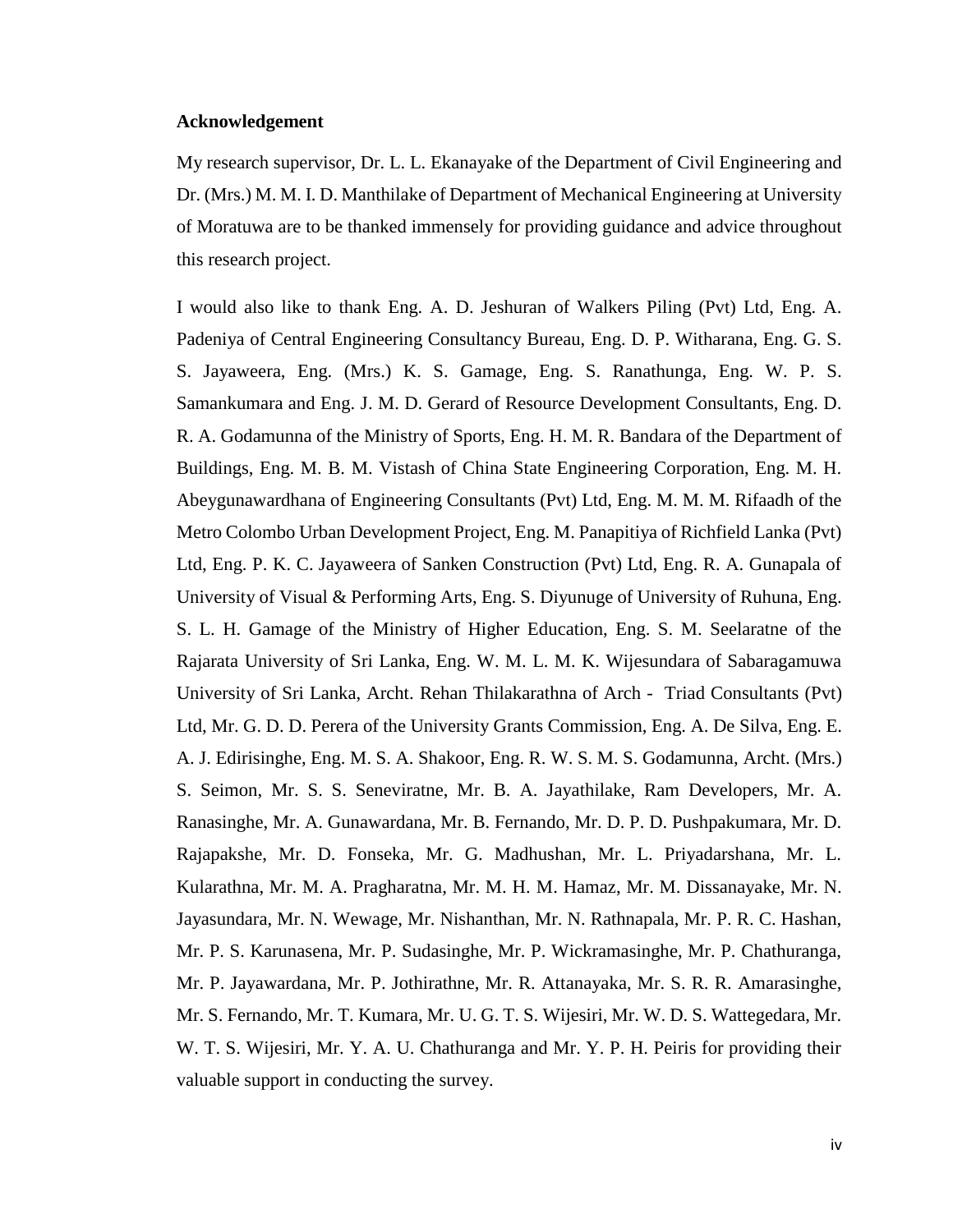Finally, I am grateful to all the staff members involved in providing us with this opportunity to gain an MSc in Building Services Engineering which is an immense benefit to our career.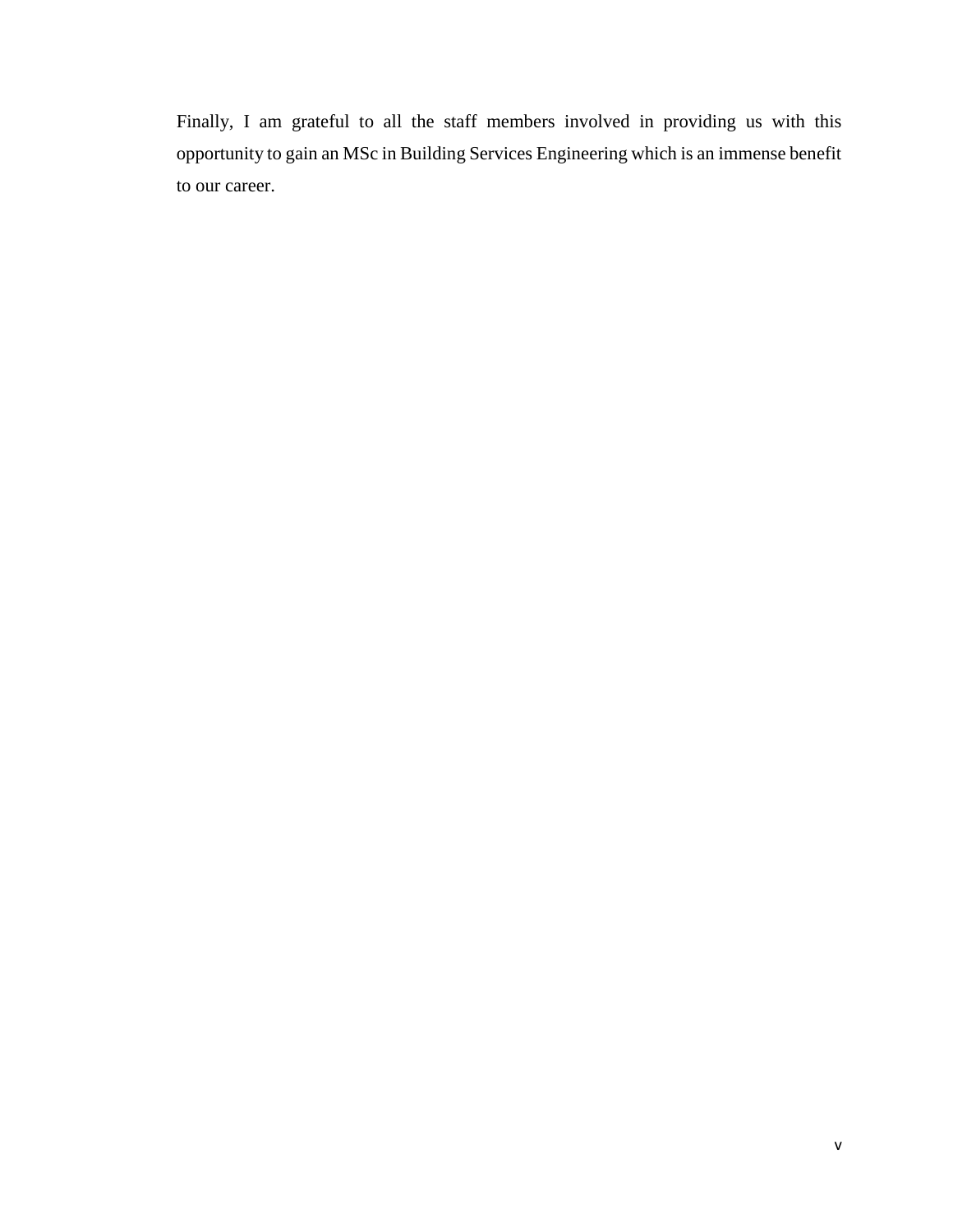## **Table of Contents**

| $\mathbf{1}$ |                                                                              |
|--------------|------------------------------------------------------------------------------|
| 1.1          |                                                                              |
| 1.2          |                                                                              |
| 1.3          |                                                                              |
| 1.3.1        |                                                                              |
| 1.3.2        |                                                                              |
| 1.4          |                                                                              |
| 1.5          |                                                                              |
| 1.6          |                                                                              |
| 2            |                                                                              |
| 2.1          |                                                                              |
| 2.2          |                                                                              |
| 2.3          |                                                                              |
| 2.3.1        |                                                                              |
| 2.3.2        |                                                                              |
| 2.4          |                                                                              |
| 2.5          |                                                                              |
| 2.6          | Physical Factors to be considered when selecting the Waterproofing System 11 |
| 2.7          |                                                                              |
| 2.8          | Different Selective Factors Considered according to the Target Market14      |
| 2.9          | Procedure of Selecting the Most Suitable Waterproofing System 14             |
| 2.10         |                                                                              |
| 2.11         |                                                                              |
| 2.11.1       |                                                                              |
| 2.11.1.1     |                                                                              |
| 2.11.1.1.1   |                                                                              |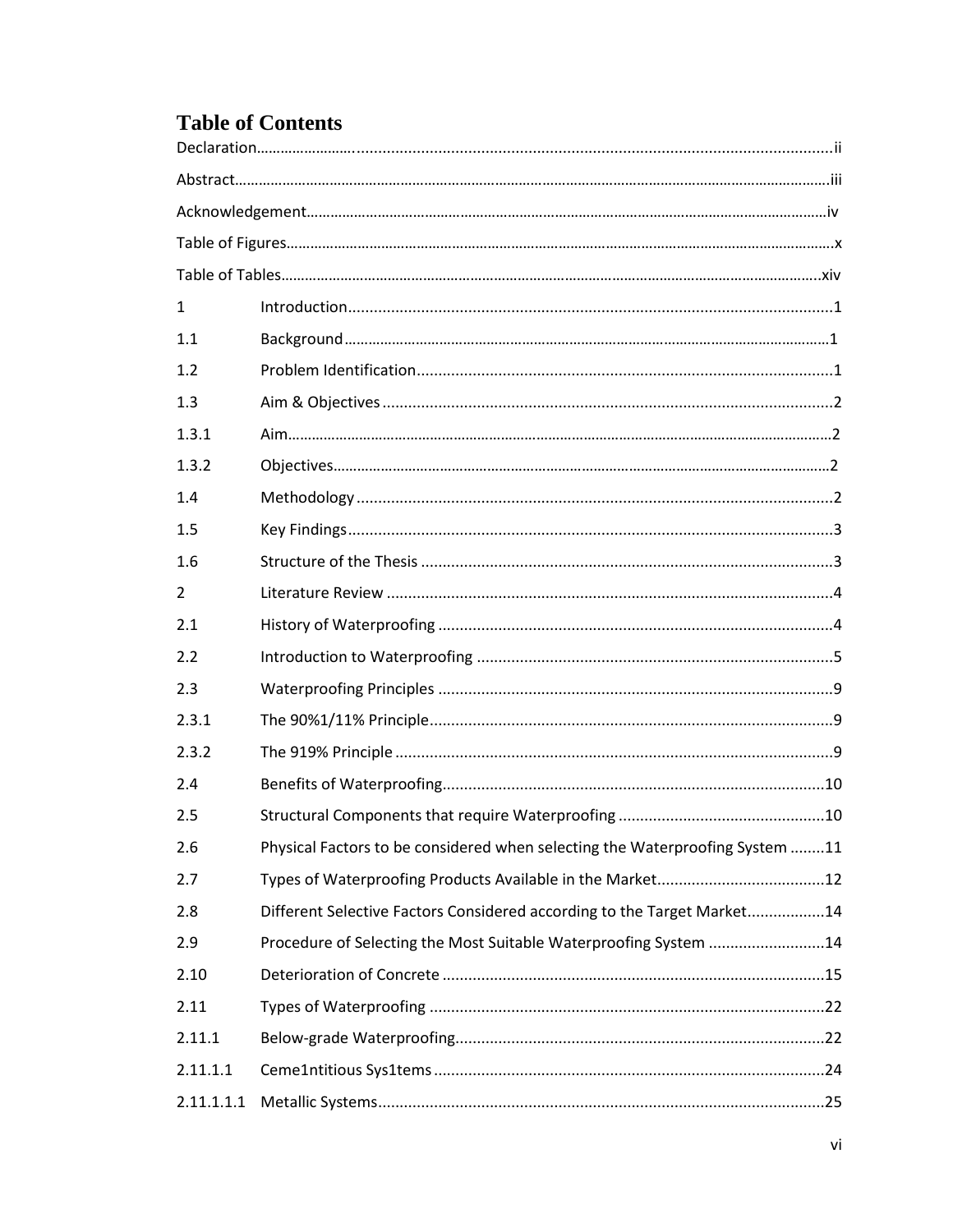| 2.11.1.1.2 |  |
|------------|--|
| 2.11.1.1.3 |  |
| 2.11.1.1.4 |  |
| 2.11.1.2   |  |
| 2.11.1.2.1 |  |
| 2.11.1.2.2 |  |
| 2.11.1.2.3 |  |
| 2.11.1.2.4 |  |
| 2.11.1.2.5 |  |
| 2.11.1.2.6 |  |
| 2.11.1.3   |  |
| 2.11.1.3.1 |  |
| 2.11.1.3.2 |  |
| 2.11.1.3.3 |  |
| 2.11.1.4   |  |
| 2.11.2     |  |
| 2.11.2.1   |  |
| 2.11.2.1.1 |  |
| 2.11.2.1.2 |  |
| 2.11.2.1.3 |  |
| 2.11.2.2   |  |
|            |  |
|            |  |
|            |  |
| 2.11.2.3   |  |
| 2.11.2.4   |  |
| 2.11.3     |  |
| 2.11.4     |  |
| 2.11.5     |  |
| 2.12       |  |
| 2.12.1     |  |
| 2.12.2     |  |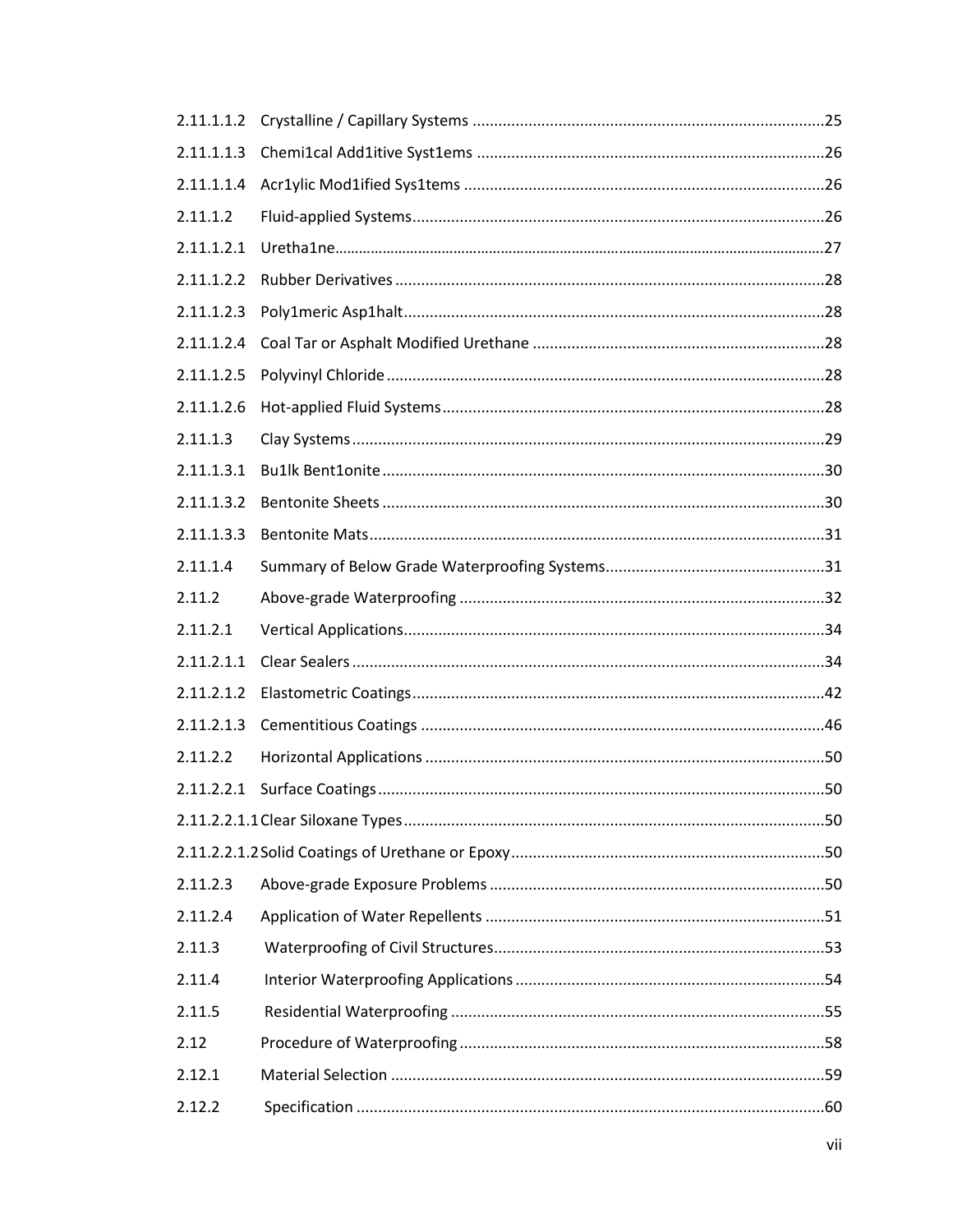| 2.12.3   |                                                                               |  |
|----------|-------------------------------------------------------------------------------|--|
| 2.13     |                                                                               |  |
| 2.13.1   |                                                                               |  |
| 2.13.2   |                                                                               |  |
| 2.13.3   |                                                                               |  |
| 2.13.3.1 |                                                                               |  |
| 2.13.3.2 |                                                                               |  |
| 2.13.4   |                                                                               |  |
| 2.13.5   | Waterproofing of Basements, Underground Sumps, Swimming Pools, Lifts, Tanks & |  |
| 2.13.5.1 |                                                                               |  |
| 2.13.5.2 |                                                                               |  |
| 2.13.6   |                                                                               |  |
| 3        |                                                                               |  |
| 3.1      |                                                                               |  |
| 3.2      |                                                                               |  |
| 3.3      |                                                                               |  |
| 4        |                                                                               |  |
| 4.1      |                                                                               |  |
| 4.1.1    |                                                                               |  |
| 4.1.2    |                                                                               |  |
| 4.1.3    |                                                                               |  |
| 4.1.4    |                                                                               |  |
| 4.1.5    |                                                                               |  |
| 4.1.6    |                                                                               |  |
| 4.2      |                                                                               |  |
| 5        |                                                                               |  |
| 5.1      |                                                                               |  |
| 5.2      |                                                                               |  |
| 5.4      |                                                                               |  |
| 5.5      |                                                                               |  |
|          |                                                                               |  |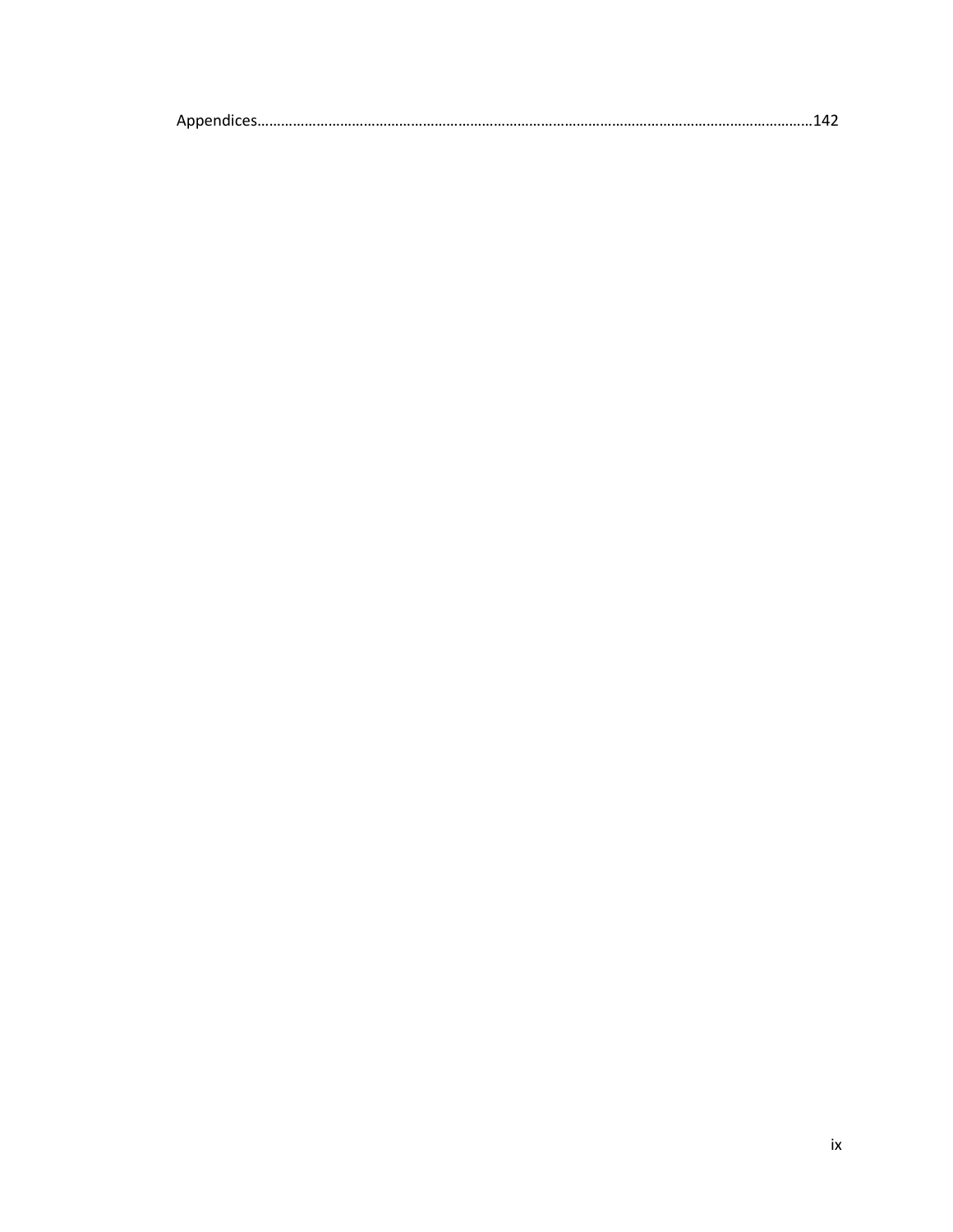### <span id="page-10-0"></span>**Table of Figures**

| Figure 2-1: Types of Waterproofing Products Available in the Market                             | 12 |
|-------------------------------------------------------------------------------------------------|----|
| Figure 2-2 : Rooftop Waterproofing                                                              | 62 |
| Figure 2-3: Sealant Details of Walls and Floors                                                 | 63 |
| Figure 2-4: Waterproofing of Bathrooms and Toilets (Single Layer System)                        | 64 |
| Figure 2-5: Waterproofing of Bathrooms and Toilets (Double Layer System)                        | 65 |
| Figure 2-6: Waterproofing of Exposed Driveways and Ramp Slabs                                   | 65 |
| Figure 2-7: External Waterproofing of Basements, Underground Sumps, Swimming Pools, Lifts,      |    |
| <b>Tanks and Reservoirs</b>                                                                     | 66 |
| Figure 2-8: Internal Waterproofing of Basements, Underground Sumps, Swimming Pools, Lifts,      |    |
| <b>Tanks and Reservoirs</b>                                                                     | 67 |
| Figure 2-9: Sealing of Expansion Joints                                                         | 68 |
| Figure 4-1: Deteriorated surface of the rooftop of the Mechanical Engineering Department new    |    |
| building - 1                                                                                    | 71 |
| Figure 4-2: Deteriorated surface of the rooftop of the Mechanical Engineering Department new    |    |
| building - 2                                                                                    | 72 |
| Figure 4-3: Deteriorated surface of Goda Canteen rooftop - 1                                    | 72 |
| Figure 4-4: Deteriorated surface of Goda canteen rooftop - 2                                    | 73 |
| Figure 4-5: Deteriorated surface of Goda canteen rooftop - 3                                    | 73 |
| Figure 4-6: Deteriorated surface of Goda canteen rooftop - 4                                    | 74 |
| Figure 4-7: Deteriorated surface of Goda canteen rooftop - 5                                    | 74 |
| Figure 4-8: Remedial action taken on Goda Canteen rooftop - 1                                   | 75 |
| Figure 4-9: Remedial action taken on Goda Canteen rooftop - 2                                   | 75 |
| Figure 4-10: Remedial action taken to prevent water leakage                                     | 76 |
| Figure 4-11: Deteriorated surface of the new building of the Textile Engineering department - 1 |    |
|                                                                                                 | 77 |
| Figure 4-12: Deteriorated surface of the new building of the Textile Engineering department - 2 |    |
|                                                                                                 | 77 |
| Figure 4-13: Deteriorated surface of the new building of the Textile Engineering department - 3 |    |
|                                                                                                 | 78 |
| Figure 4-14: Deteriorated surface of the new building of the Textile Engineering department - 4 |    |
|                                                                                                 | 78 |
| Figure 4-15: Deteriorated surface of the new building of the Textile Engineering department - 5 |    |
|                                                                                                 | 79 |
| Figure 4-16: Deteriorated surface of the new building of the Textile Engineering department - 6 |    |
|                                                                                                 | 79 |
| Figure 4-17: Deteriorated surface of the new building of the Textile Engineering department - 7 |    |
|                                                                                                 | 80 |
| Figure 4-18: Deteriorated surface of the new building of the Textile Engineering department - 8 |    |
|                                                                                                 | 80 |
| Figure 4-19: Deteriorated surface of the rooftop of the IT faculty old building - 1             | 81 |
|                                                                                                 |    |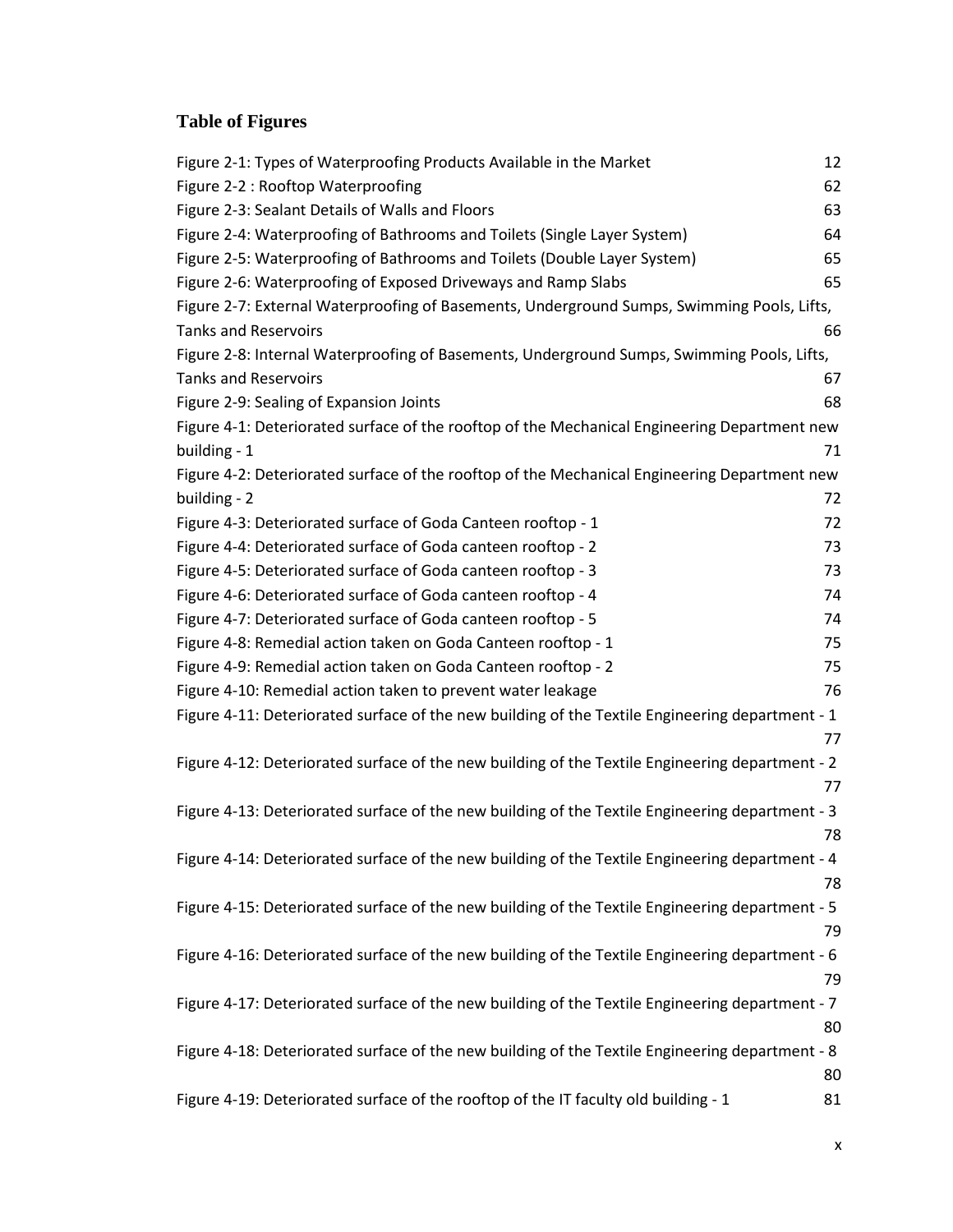| Figure 4-20: Deteriorated surface of the rooftop of the IT faculty old building - 2             | 81  |
|-------------------------------------------------------------------------------------------------|-----|
| Figure 4-21: Deteriorated surface of the rooftop of the IT faculty old building - 3             | 82  |
| Figure 4-22: Initial surface with the deteriorated plaster chipped off and catch up plaster     |     |
| applied                                                                                         | 84  |
| Figure 4-23: After surface preparation for waterproofing                                        | 85  |
| Figure 4-24: After application of waterproofing                                                 | 85  |
| Figure 4-25: After application of cover plaster - 1                                             | 86  |
| Figure 4-26: After application of cover plaster - 2                                             | 86  |
| Figure 4-27: Open slab area in the IT faculty building of University of Moratuwa considered for |     |
| case study II                                                                                   | 87  |
| Figure 4-28: Open slab area prone to collection of rainwater                                    | 87  |
| Figure 4-29: Another problematic inaccessible narrow strip of slab area                         | 88  |
| Figure 4-30: No proper means of access to the area                                              | 88  |
| Figure 4-31: Labs onto which water leaks from the considered area                               | 89  |
| Figure 4-32: The area poses a health issue by being a breeding ground for mosquitoes            | 89  |
| Figure 4-33: Flooding of the basement in the Civil Engineering Department building including    |     |
| the staircase - 1                                                                               | 90  |
| Figure 4-34: Flooding of the basement in the Civil Engineering Department building including    |     |
| the staircase - 2                                                                               | 91  |
| Figure 4-35: Flooding of the basement in the Civil Engineering Department building including    |     |
| the staircase - 3                                                                               | 92  |
| Figure 4-36: Flooding of the basement in the Civil Engineering Department building including    |     |
| the staircase - 4                                                                               | 93  |
| Figure 4-37: The basement of the Civil Engineering Department building prone to flooding        | 93  |
| Figure 4-38: Non-return nozzles fixed to inside walls for the injection process - 1             | 94  |
| Figure 4-39: Non-return nozzles fixed to inside walls for the injection process - 2             | 94  |
| Figure 4-40: Injection Process - 1                                                              | 95  |
| Figure 4-41: Injection Process - 2                                                              | 95  |
| Figure 4-42: Injection Process - 3                                                              | 96  |
| Figure 4-43: Injection Process - 4                                                              | 96  |
| Figure 4-44: Injection Process - 5                                                              | 96  |
| Figure 4-45: Construction joint line in floor level of $7th$ floor                              | 97  |
| Figure 4-46: Water seepage from construction joint line at slab level of $7th$ floor - 1        | 97  |
| Figure 4-47: Water seepage from construction joint line at slab level of $7th$ floor - 2        | 98  |
| Figure 4-48: Water seepage from construction joint at floor level of 7 <sup>th</sup> floor      | 98  |
| Figure 4-49: Water seepage along the wall of the ground floor                                   | 99  |
| Figure 4-50: Water seepage along the walls from the duct line in the ground floor               | 99  |
| Figure 4-51: Rooftop deteriorated tile skirting expelled                                        | 100 |
| Figure 4-52: Rooftop location of water meters prone to collection of water                      | 100 |
| Figure 4-53: Rooftop location prone to collection of water - 1                                  | 101 |
| Figure 4-54: Rooftop location prone to collection of water - 2                                  | 101 |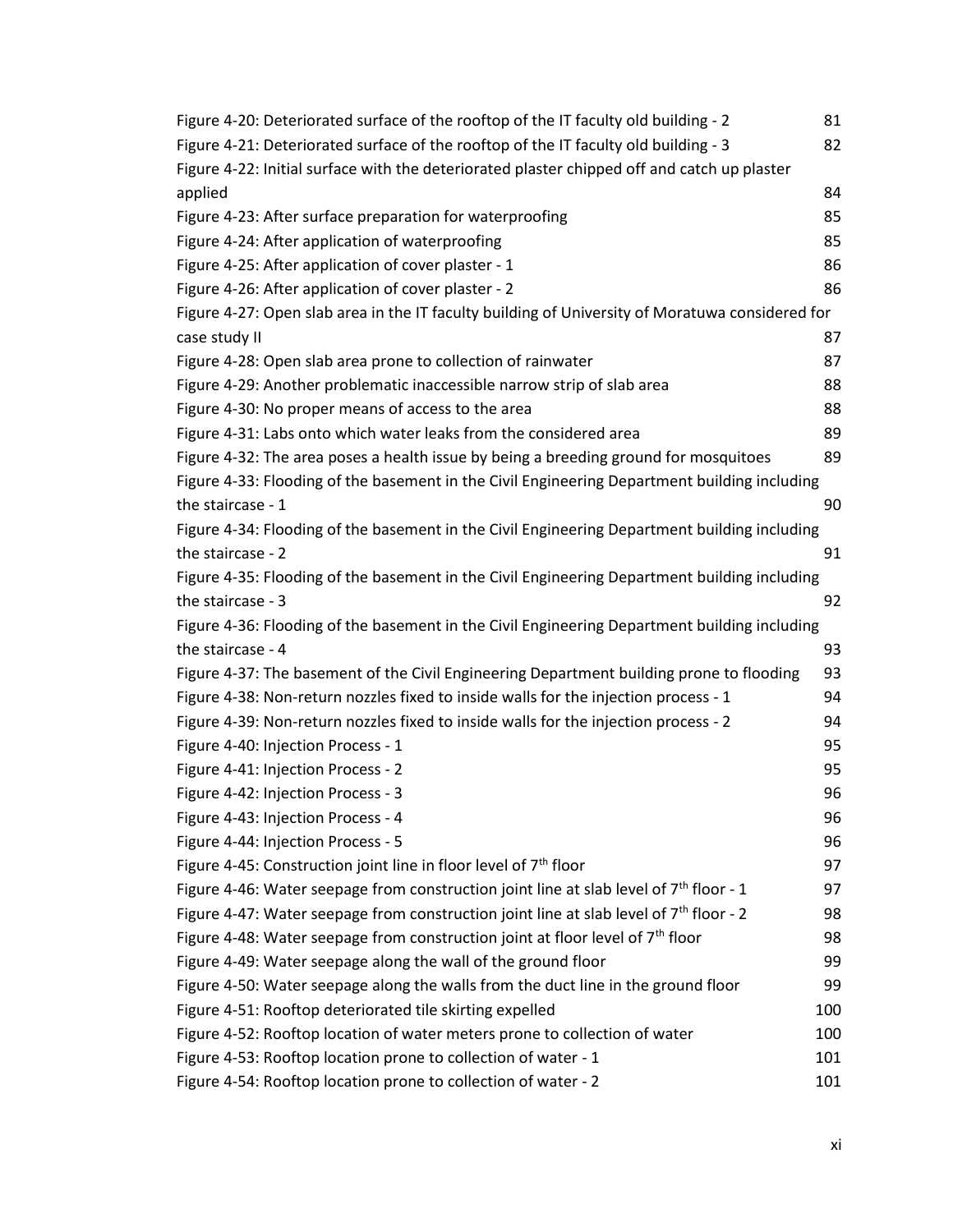| Figure 4-55: Passive waterproofing mechanism on rooftop drains into which water gets drained       |     |
|----------------------------------------------------------------------------------------------------|-----|
| beneath the tile surface - 1                                                                       | 102 |
| Figure 4-56: Rooftop drains into which water gets drained beneath the tile surface - 2             | 102 |
| Figure 4-57: Remedial action taken to prevent collection of water at rooftop level using passive   |     |
| waterproofing design                                                                               | 103 |
| Figure 4-58: Rooftop surface to be finished                                                        | 103 |
| Figure 4-59: Post application of waterproofing solution at rooftop level                           | 104 |
| Figure 4-60: Finished surface and unfinished construction joint line of rooftop                    | 104 |
| Figure 4-61: Rooftop drainpipes to facilitate proper drainage                                      | 105 |
| Figure 4-62: Sluice gates located at the far left were affected by waterproofing issues            | 106 |
| Figure 4-63: Affected surfaces were injected with waterproofing solutions - 1                      | 107 |
| Figure 4-64: Affected surfaces were injected with waterproofing solutions - 2                      | 108 |
| Figure 4-65: Top surface of the underground control room from which water leaks in                 | 109 |
| Figure 4-66: Bottom surface through which water leaks in                                           | 109 |
| Figure 4-67: Water seeping in from puddle collar - 1                                               | 110 |
| Figure 4-68: Water seeping in from puddle collar - 2                                               | 110 |
| Figure 4-69: Surface injected with waterproofing solutions - 1                                     | 111 |
| Figure 4-70: Surface injected with waterproofing solutions - 2                                     | 111 |
| Figure 4-71: Surface injected with waterproofing solution from top level - 1                       | 112 |
| Figure 4-72: Surface injected with waterproofing solution from top level - 2                       | 112 |
| Figure 4-73: Water leaks to be injected with waterproofing solutions                               | 113 |
| Figure 4-74: Water leaks in the front wall of the Galle Town Hall                                  | 113 |
| Figure 4-75: Water leaks - 2                                                                       | 114 |
| Figure 4-76: Water leaks - 3                                                                       | 114 |
| Figure 4-77: Structural deterioration of ground floor slab level due to lack of waterproofing - 1  |     |
|                                                                                                    | 115 |
| Figure 4-78: Structural deterioration of ground floor slab level due to lack of waterproofing - 2  |     |
|                                                                                                    | 115 |
| Figure 4-79: Structural deterioration of ground floor slab level due to lack of waterproofing - 3  |     |
|                                                                                                    | 116 |
| Figure 4-80: Structural deterioration of ground floor slab level due to lack of waterproofing $-4$ |     |
|                                                                                                    | 116 |
| Figure 4-81: Most Important Factor to Consider when Selecting a Waterproofing System               | 117 |
| Figure 4-82: Factor Combination Frequencies for importance of factors                              | 118 |
| Figure 4-83: Willingness to Consider an Applicator's Suggestion of a New Product                   | 120 |
| Figure 4-84: Necessity of Specialized Waterproofing Consultants                                    | 121 |
| Figure 4-85: Industry Experience of Applicators in Specialized Areas                               | 123 |
| Figure 4-86: Existence of a Preferred Brand of Waterproofing                                       | 124 |
| Figure 4-87: Applicators Experience in More than one Brand of Products                             | 125 |
| Figure 4-88: Selection of Specific Products for Each Area                                          | 126 |
| Figure 4-89: Process of Selecting a Specific Product to Apply                                      | 127 |
| Figure 4-90: Availability of Warranty for Application                                              | 128 |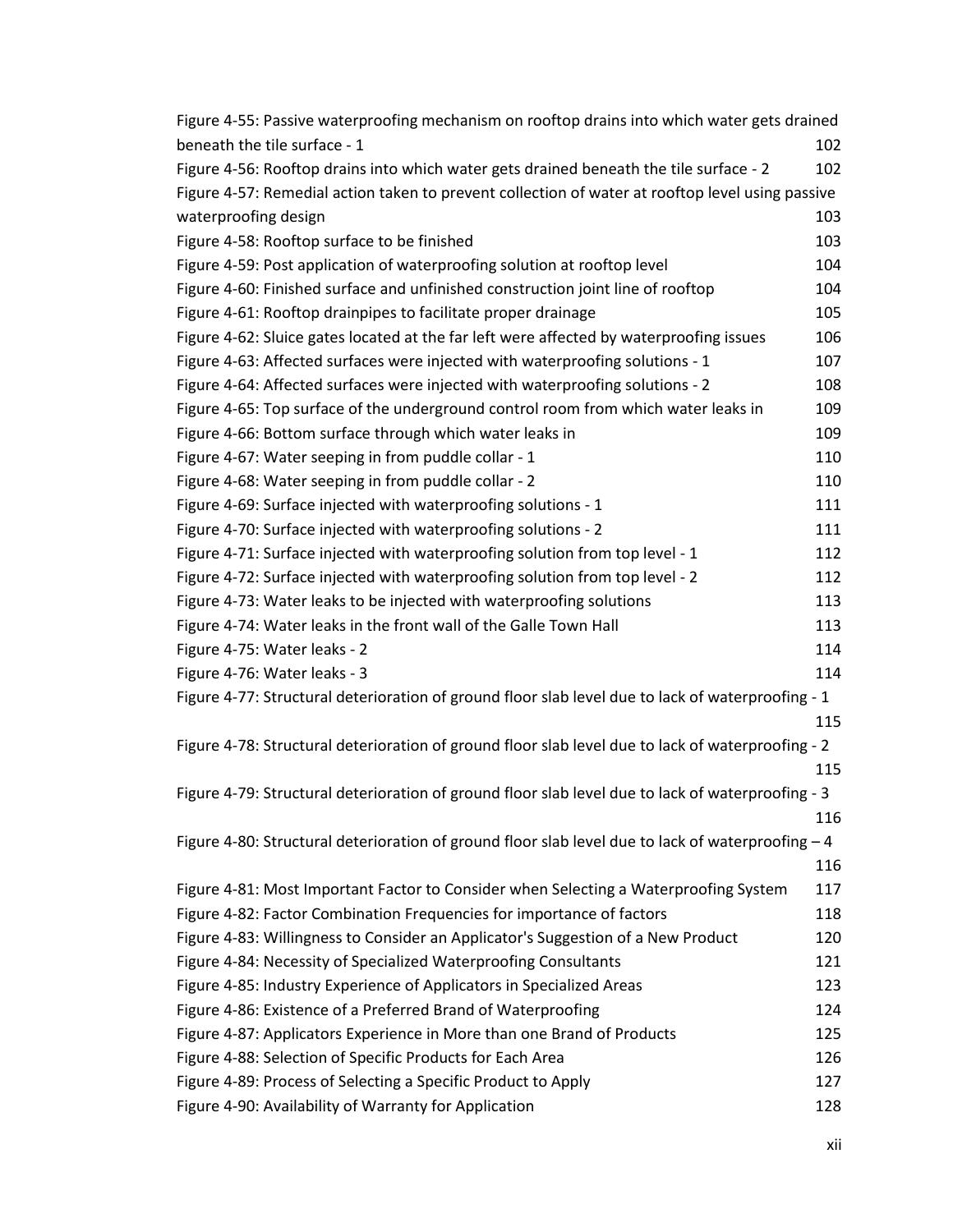| Figure 4-91: Years of Warranty Provided by Applicators                                  | 129 |
|-----------------------------------------------------------------------------------------|-----|
| Figure 4-92: Percentage of Rework Done Free of Charge due to Application Failure during |     |
| <b>Warranty Period</b>                                                                  | 130 |